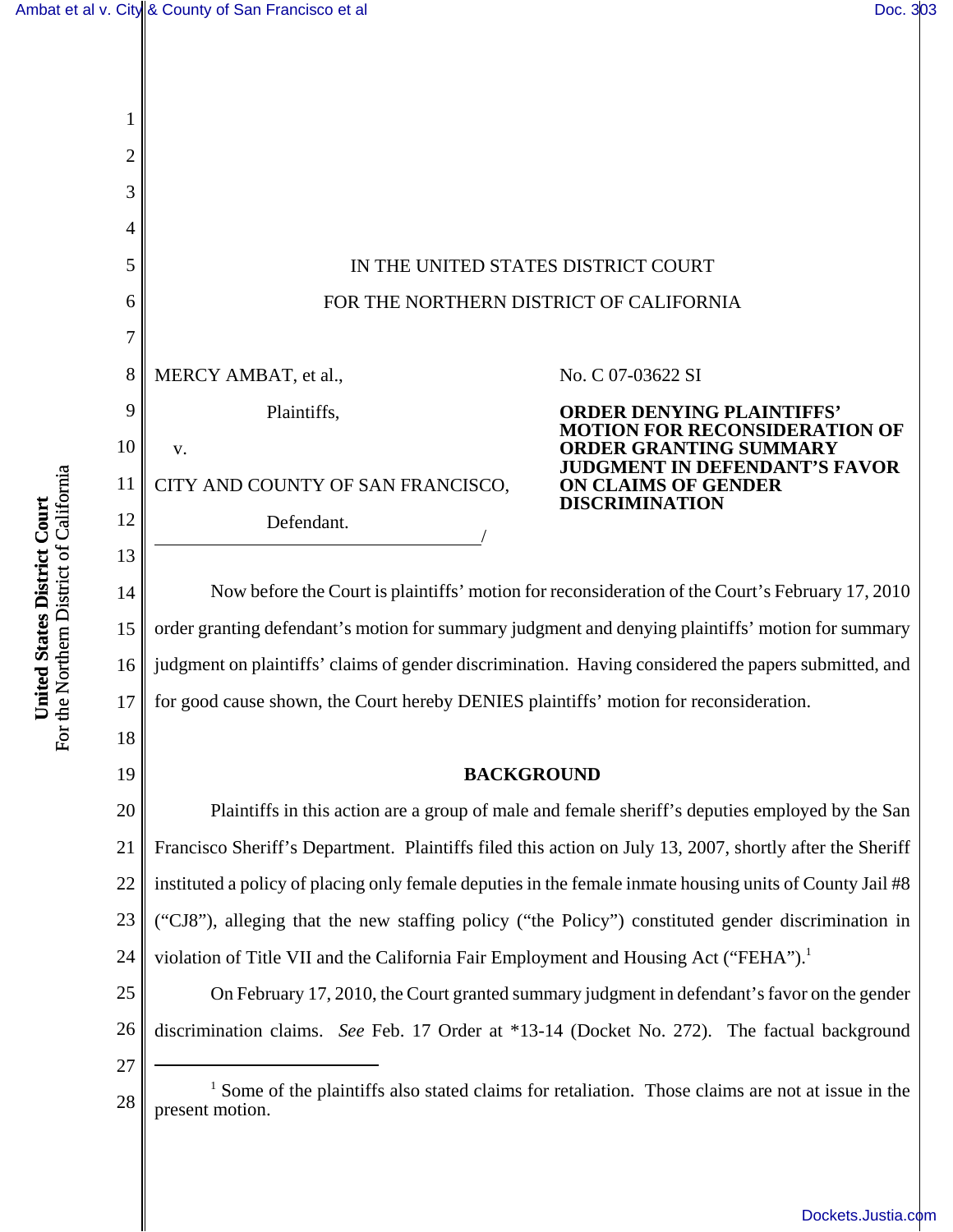1 2 3 4 5 underlying the development and implementation of the Policy, as well as a description of each of plaintiffs' claims, is contained in the Order and is incorporated here by reference. The Court's summary judgment ruling was based on its finding that defendant had met its burden of proof with respect to each element of the bona fide occupational qualification ("BFOQ") defense to plaintiffs' Title VII and FEHA employment discrimination claims.<sup>2</sup> *Id.* at \*13.

6 7 8 9 10 11 Thereafter, the Ninth Circuit issued a published decision in *Breiner v. Nev. Dep't of Corr.*, No. 09-15568, slip op. at 9675 (9th Cir. July 8, 2010), reversing a district court's grant of summary judgment to an employer in a case involving a gender-based prison staffing policy, finding that gender was not a BFOQ for the positions at issue and that the gender-based policy had more than a de minimis impact on the plaintiffs' employment opportunities. Plaintiffs have now moved for reconsideration of the Court's grant of summary judgment to defendant in light of the *Breiner* decision.

#### **DISCUSSION**

14 15 16 17 18 19 20 21 In this motion for reconsideration, plaintiffs argue that, pursuant to the standards set forth in *Breiner*, they are entitled to summary judgment on their gender discrimination claims because defendant cannot prove that gender was a BFOQ for the positions in question or that the Policy had only a de minimis impact on plaintiffs' employment opportunities. As stated above, the Court previously focused on the BFOQ defense in granting summary judgment to defendant. Because the Court finds that the BFOQ defense continues to apply, the Court does not reach the issue of whether defendant has proven, under the standards set forth in *Breiner*, that the Policy at issue in this case had no more than a de minimis impact on plaintiffs' employment opportunities.

22

12

13

#### 23 **I. Elements of the BFOQ Defense**

- 24
- 25

26

<sup>2</sup> Defendant also moved for summary judgment on the ground that the Policy had only a de

Under Title VII and FEHA, it is unlawful for an employer to discriminate on the basis of sex

<sup>27</sup> 28 minimis impact on plaintiffs' employment opportunities. The Court did not decide this issue because it granted summary judgment based on the BFOQ defense. The Court observed, however, that defendant had raised "some persuasive arguments regarding the de minimis nature of many of the harms alleged in this case." Feb. 17 Order at \*14.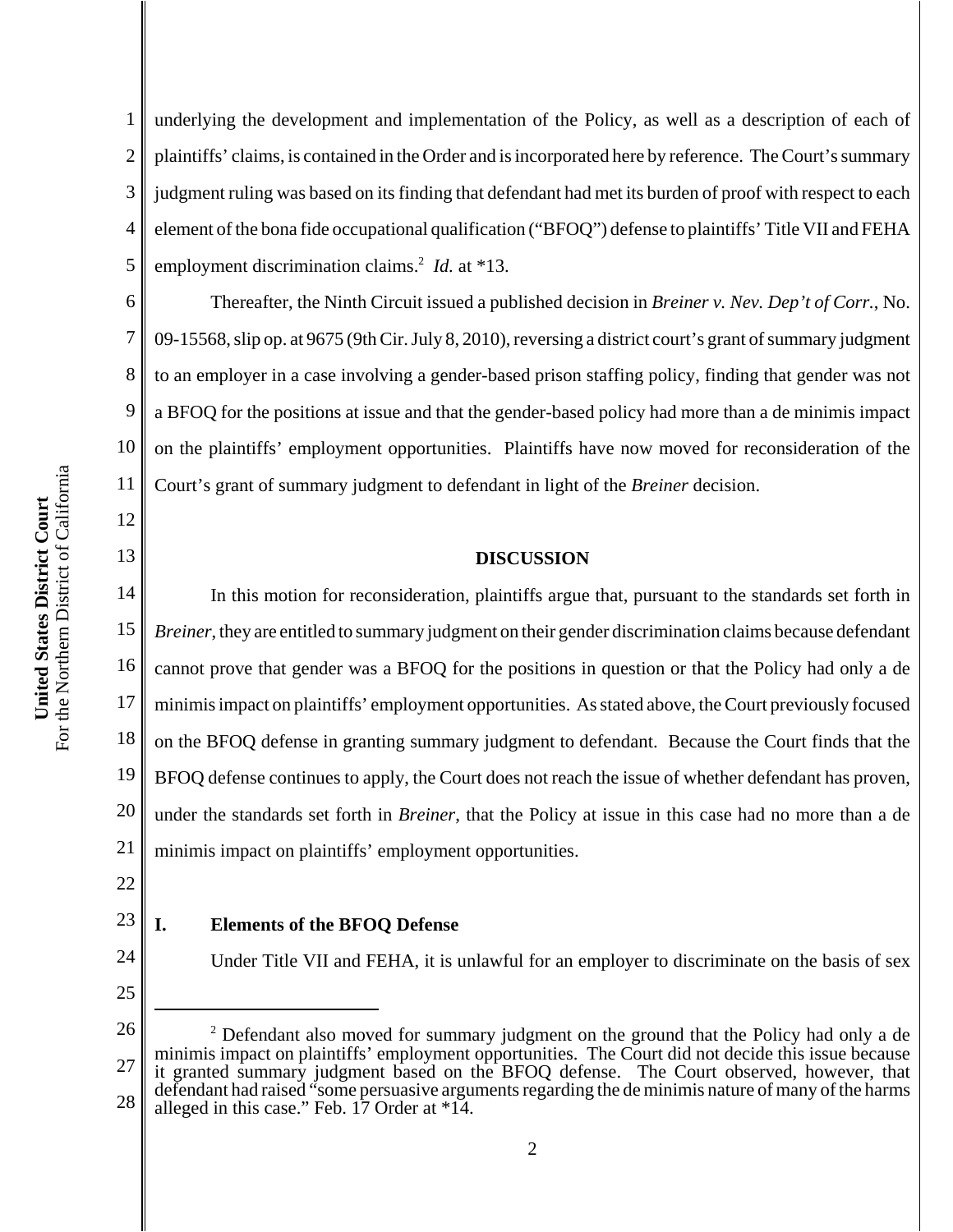1 2 3 4 5 6 7 with respect to an employee's compensation or in the terms, conditions, or privileges of employment, or to "limit, segregate, or classify" on the basis of sex in any way that deprives an employee of employment opportunities or adversely affects his or her employment status. 42 U.S.C. § 2000e-2(a)(1)  $\&$  (2); Cal. Gov. Code § 12940(a). A statutory defense to liability exists under both Title VII and FEHA, however, when an employee's sex qualifies as a BFOQ that is "reasonably necessary to the normal operation of that particular business or enterprise." 42 U.S.C. § 2000e-2(e); Cal. Gov. Code § 12940.

8 9 10 11 12 13 14 15 16 17 18 19 20 21 22 23 "As its language indicates, the BFOQ is an extremely narrow exception to the general prohibition of discrimination on the basis of sex that may be invoked only when the *essence* of the business operation would be undermined by hiring individuals of both sexes." *Breiner*, No. 09-15568, slip op. at 9685 (original emphasis) (quotation marks and citations omitted); *see also Dothard v. Rawlinson*, 433 U.S. 321, 333 (1977). In the correctional context, the "essence" of the business includes "the security of the prison, the safety of inmates, and the protection of the privacy rights of inmates." *Everson v. Mich. Dep't of Corr.*, 391 F.3d 737, 753 (6th Cir. 2004). The employer must also demonstrate that the qualification is directly related to an employee's ability to do the job and is reasonably necessary – not "merely reasonable or convenient" – to ensure continued operation of the business. *Id.* at 748. The employer may prove reasonable necessity by showing "that sex is a legitimate proxy for the qualification because (a) it has a substantial basis for believing that all or nearly all men lack the qualification, or (b) it is impossible or highly impractical to insure by individual testing that its employees will have the necessary qualifications for the job." *Breiner*, No. 09-15568, slip op. at 9685 (citation and alterations omitted). Finally, the employer must show that its interests could not have been achieved through a viable non-discriminatory alternative. *Everson*, 391 F.3d at 749; *Robino v. Iranon*, 145 F.3d 1109, 1111 (9th Cir. 1998).

24

#### 25 **II. Background on** *Breiner*

26 27 28 The plaintiffs in *Breiner* were four male correctional officers employed by the Nevada Department of Corrections ("NDOC"). NDOC learned in 2003 that an inmate at the Southern Nevada Women's Correctional Facility ("SNWCF") had become pregnant as a result of a sexual encounter with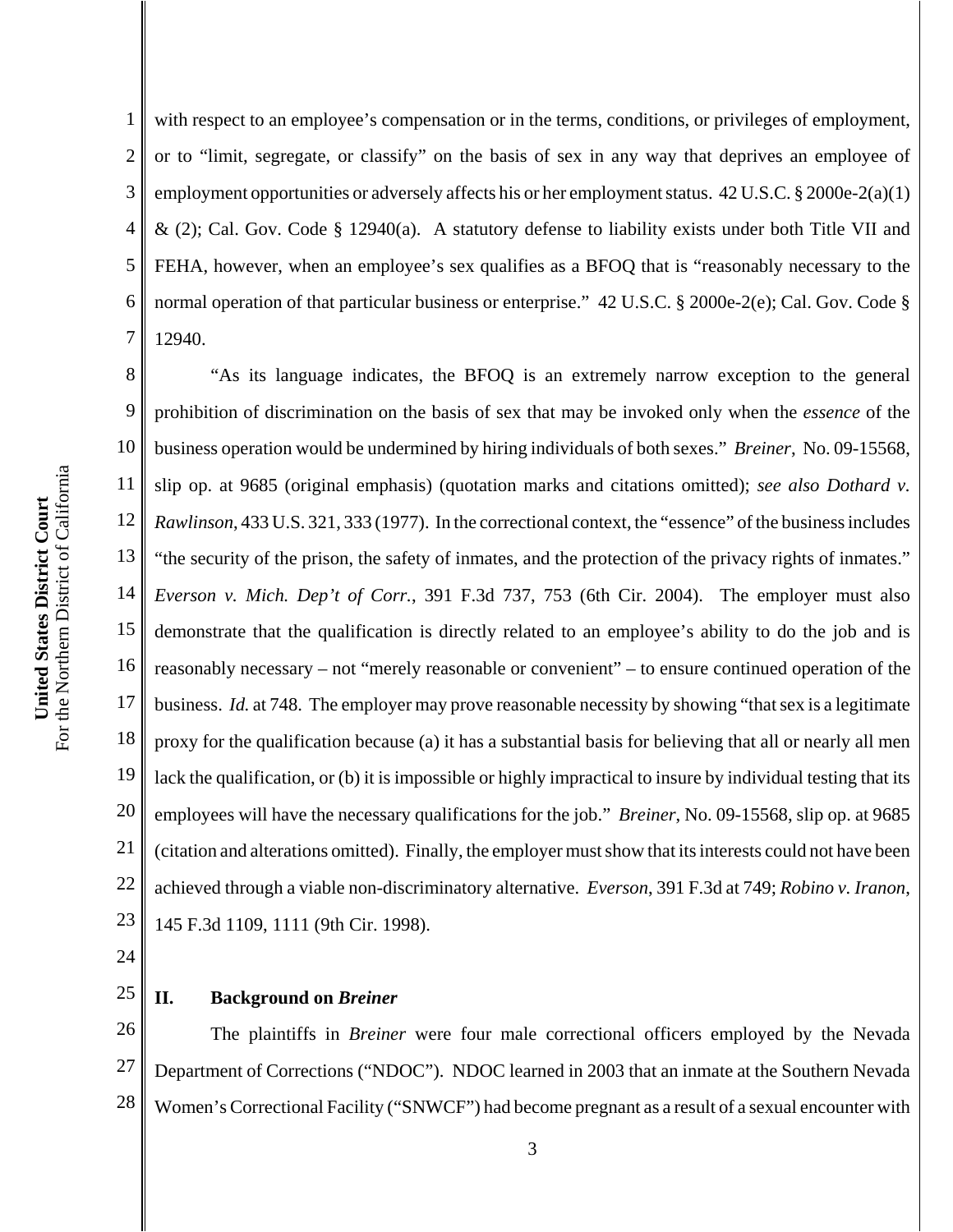1 2 3 4 5 6 7 8 9 a male guard. *Breiner*, No. 09-15568, slip op. at 9676. The incident spurred an investigation into conditions at SNWCF, and NDOC learned that, as a result of lax management by the Corrections Corporation of America ("CCA"), the private corporation running the facility under contract with NDOC, the facility was plagued by sexual and other improper relationships between female inmates and male front-line prison staff. *Id.* These revelations led NDOC to terminate its contract with CCA and resume direct control of the facility. At that time, NDOC also implemented two gender-based staffing policies, which required (1) that seventy percent of the front-line prison guard positions must be filled by women, and (2) that SNWCF's three correctional lieutenant supervisor positions must be filled by women. *Id.* at 9676-77.

10 11 12 13 14 15 16 17 18 19 20 21 In their lawsuit against NDOC, the plaintiffs challenged only the second of the two staffing policies listed above, alleging that the restriction on the correctional lieutenant positions unlawfully limited their employment and promotional opportunities on the basis of their gender. *Id.* at 9677. NDOC moved for summary judgment and the district court granted the motion, finding both that the gender limitation had only a de minimis impact and that NDOC had carried its burden of proving that gender constituted a BFOQ for the correctional lieutenant positions. The Ninth Circuit reversed on both grounds. *Id.* at 9696-97. In finding that NDOC had failed to prove that gender was a BFOQ for the correctional lieutenant positions, the Ninth Circuit rejected each of the three justifications advanced by NDOC: (1) that male correctional lieutenants were more likely to condone sexual abuse by inferior officers; (2) that male lieutenants were themselves likely to sexually abuse female inmates; and (3) that female lieutenants had "an innate ability to manage women [and] understand some of the emotional outbreaks" and were "more patient [and] . . . more maternal." *Id.* at 9686-88.

22 23 24 25 26 27 28 First, with respect to leadership, the Ninth Circuit pointed out that NDOC had resumed control of the facility precisely as a result of prior mismanagement, and could not simply presume from the leadership problems present under CCA that all male supervisors would turn a blind eye to sexual abuse of female inmates by their subordinates. *Id.* at 9692, 9694. Second, the court held that NDOC could not support the discriminatory policy by citing the potential for sexual abuse of female inmates by male lieutenants themselves, absent any evidence of even a single such incident. The court noted that although there was at least one documented incidence of abuse by a male guard, NDOC left a significant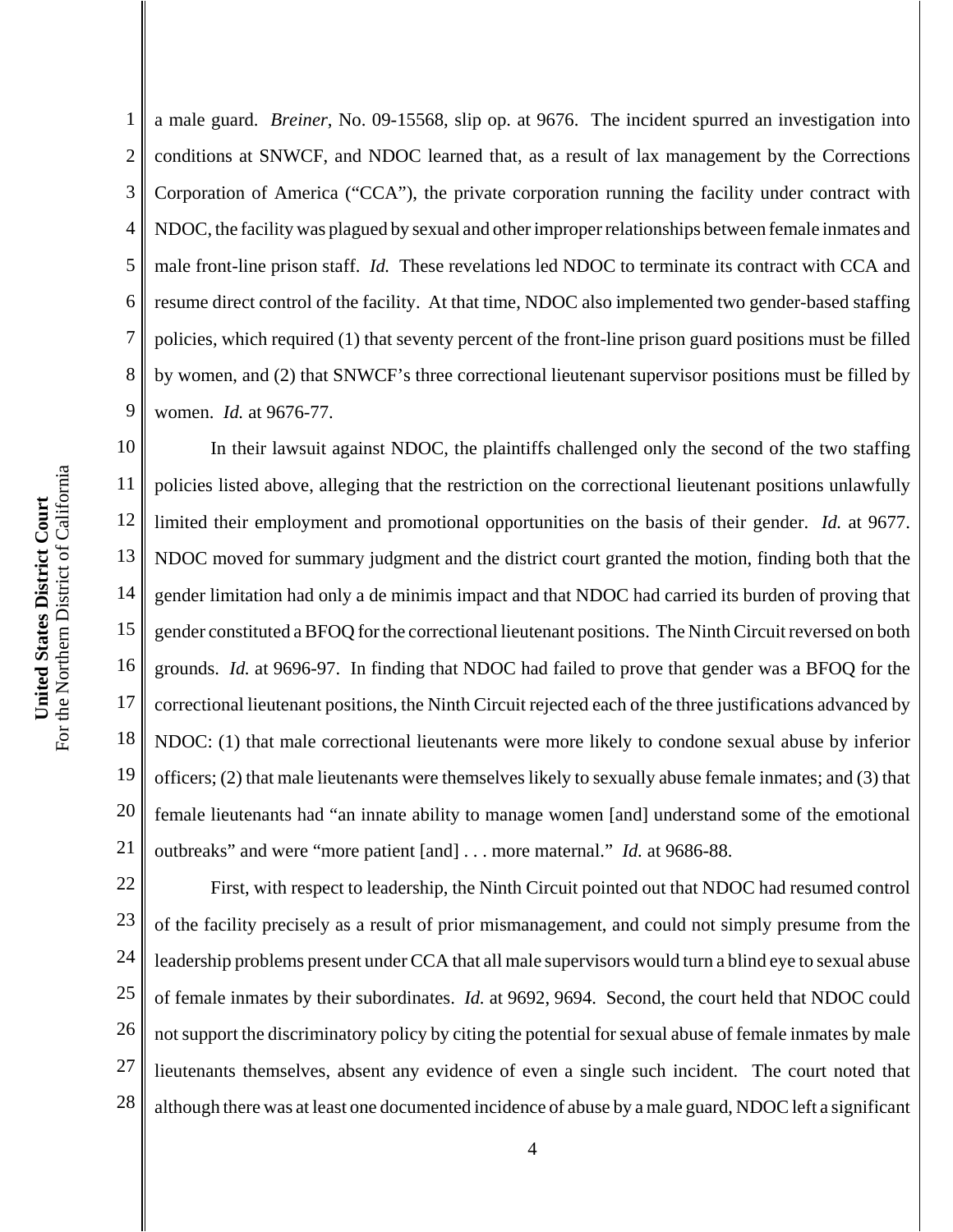1 2 3 4 5 6 percentage of the front-line positions open to males. *Id.* at 9692-93. Third, the Ninth Circuit rejected NDOC's attempt to justify the discriminatory policy with "specious gender stereotypes" regarding women's superior ability to understand and manage female inmates. *Id.* as 9695. In holding that NDOC had failed to establish that gender was a BFOQ for the correctional lieutenant positions, the court also noted that NDOC had failed to refute the viability of any non-discriminatory alternatives for achieving its goals. *Id.* at 9694-96.

7 8 9 10 11 12 13 14 15 16 17 18 19 The Court finds that the facts of the *Breiner* case are distinguishable from the facts of this case in several key respects. First, the staffing decision in *Breiner* was implemented immediately after a management shift which was carried out precisely in order to address pervasive mismanagement issues, before the positive effects of the management change had been felt, and without adequate consideration of any non-discriminatory alternatives. By contrast, this case involves a continuity of management and a staffing policy that was developed and implemented by correctional officials well-acquainted with the facility at issue and with potential alternative approaches. Second, *Breiner* involved a gender restriction on hiring for supervisory positions, while this case involves a restriction on hiring for front-line guards who are in direct contact with female inmates. Third, the correctional officials in *Breiner* relied largely on gender stereotypes and unproven gender-based assumptions, while the officials who implemented the policy at issue in this case relied on the actual history of misconduct in the San Francisco jails. In light of these important distinctions, the Court finds that *Breiner* does not warrant reconsideration of the Court's order granting summary judgment in defendant's favor.

- 20
- 21

22

## **III. Application of BFOQ Defense**

#### **A. Essence of the Business**

23 24 25 26 27 28 In its order granting summary judgment to defendant, the Court first found that defendant had proved that the Policy was implemented in order to protect essential correctional interests, including the safety, security, privacy, and rehabilitation of female inmates and the maintenance of efficiency and morale among deputies. *See* Feb. 17, 2010 Order at \*5-7. With respect to inmate protection concerns, the Court cited the history of sexual misconduct and other inappropriate relationships between male deputies and female inmates, which included two civil rights lawsuits brought by female inmates as well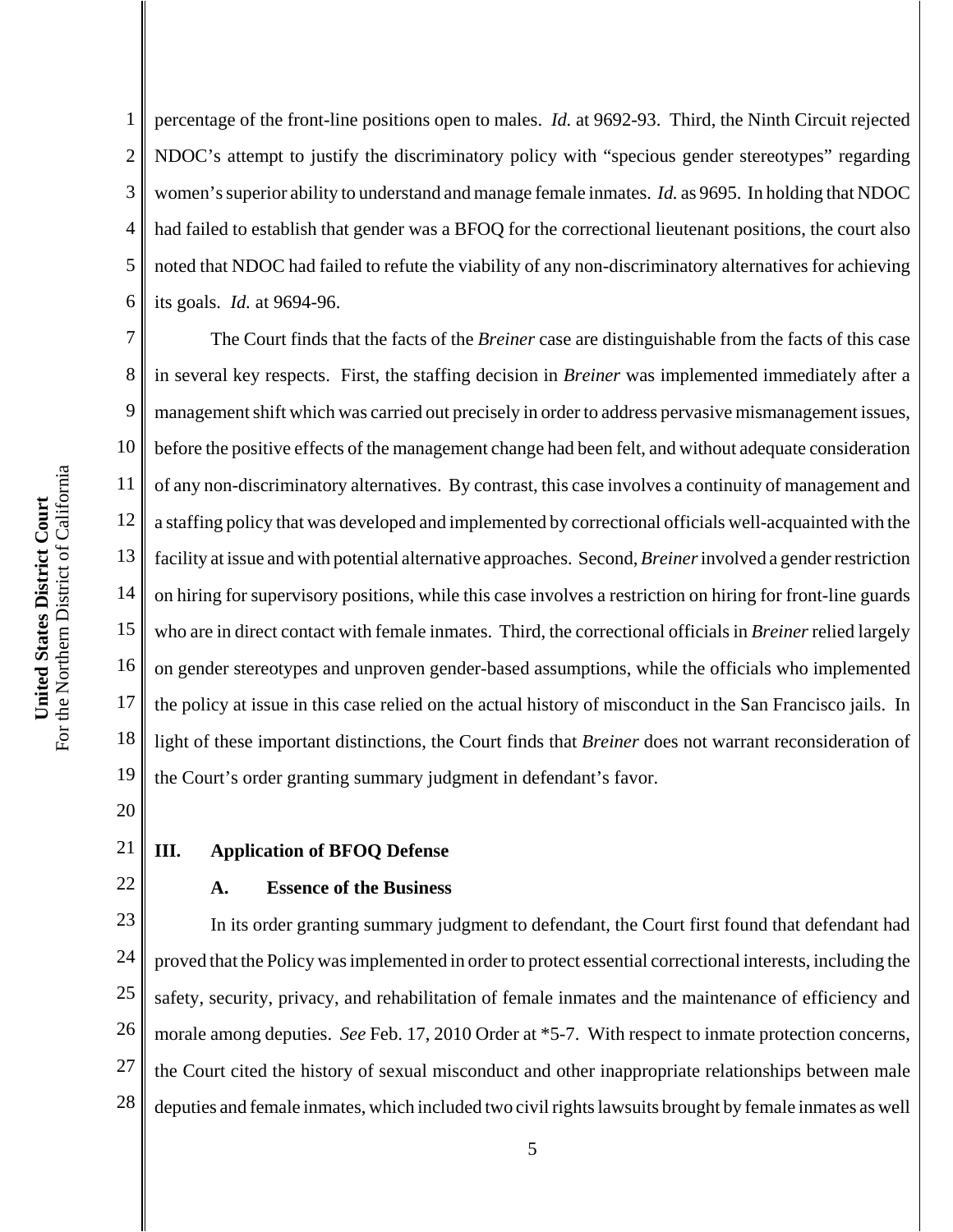1 2 3 4 5 6 7 8 9 10 11 as twelve inmate complaints during the five years preceding the implementation of the Policy, some of which resulted in deputies resigning or being disciplined, and one of which was referred to the District Attorney for prosecution. *Id.* at \*5-6 (citing Flewellen Decl. ¶ 16; Hennessey Decl. ¶ 9; Ofierski Decl. Ex. A  $\&$  B). The Court also observed that the Policy aided in protecting female inmates' privacy interests by ensuring that male deputies could not view them while they were showering, using the toilet, or changing clothes, an issue of particular concern due to the circular structure of CJ8. *Id.* at \*7 (citing Dempsey Decl. ¶¶ 12, 27). With respect to maintenance of deputy morale and efficiency, the Court cited evidence that male deputies' reluctance to supervise female inmates closely due to a fear of false misconduct allegations had led to increased possession of contraband by female inmates, and to resentment among female deputies who were forced to shoulder a heavier workload. *Id.* at \*6 (citing Hennessey Decl. ¶ 12; Dempsey Decl. ¶¶ 22-23).

12 13 14 15 16 17 18 19 These justifications continue to meet defendant's burden of proving that the Policy was designed to protect interests that go to the essence of the Sheriff's business. The record does not support plaintiffs' assertion that the Policy was developed simply because the Sheriff believed that "all men are predatory and cannot be trusted with female inmates." Rather, as described above, defendant presented evidence demonstrating that the Policy was designed to address fundamental and ongoing problems in the San Francisco jails.<sup>3</sup> This evidence distinguishes this case from *Breiner*, in which there was no evidence that NDOC's discriminatory policy aided it in protecting any of the essential interests claimed by NDOC officials.

20 21

22

23

## **B. Reasonable Necessity**

In its summary judgment order, the Court also found that defendant had proved that the Policy

<sup>24</sup> 25 26 27 28 <sup>3</sup> Plaintiffs find fault with the Policy because it does not focus on other forms of "statistically" likely sexual conduct, such as "male guard and male inmate, female guard and female inmate, and female guard and male inmate." However, plaintiffs provides no evidence that these potential forms of violations ever occurred or were a serious problem in the San Francisco jails. The Undersheriff could not recall any instance where the Department sustained an allegation of same-sex sexual misconduct, nor any complaints by male inmates against female deputies. Dempsey Decl. ¶ 24. While the possibilities outlined by plaintiffs might be of academic interest, the Sheriff and his staff were charged with the management of a real-world facility that faced concrete problems. The Sheriff cannot be expected to prioritize non-existent issues in formulating his policies.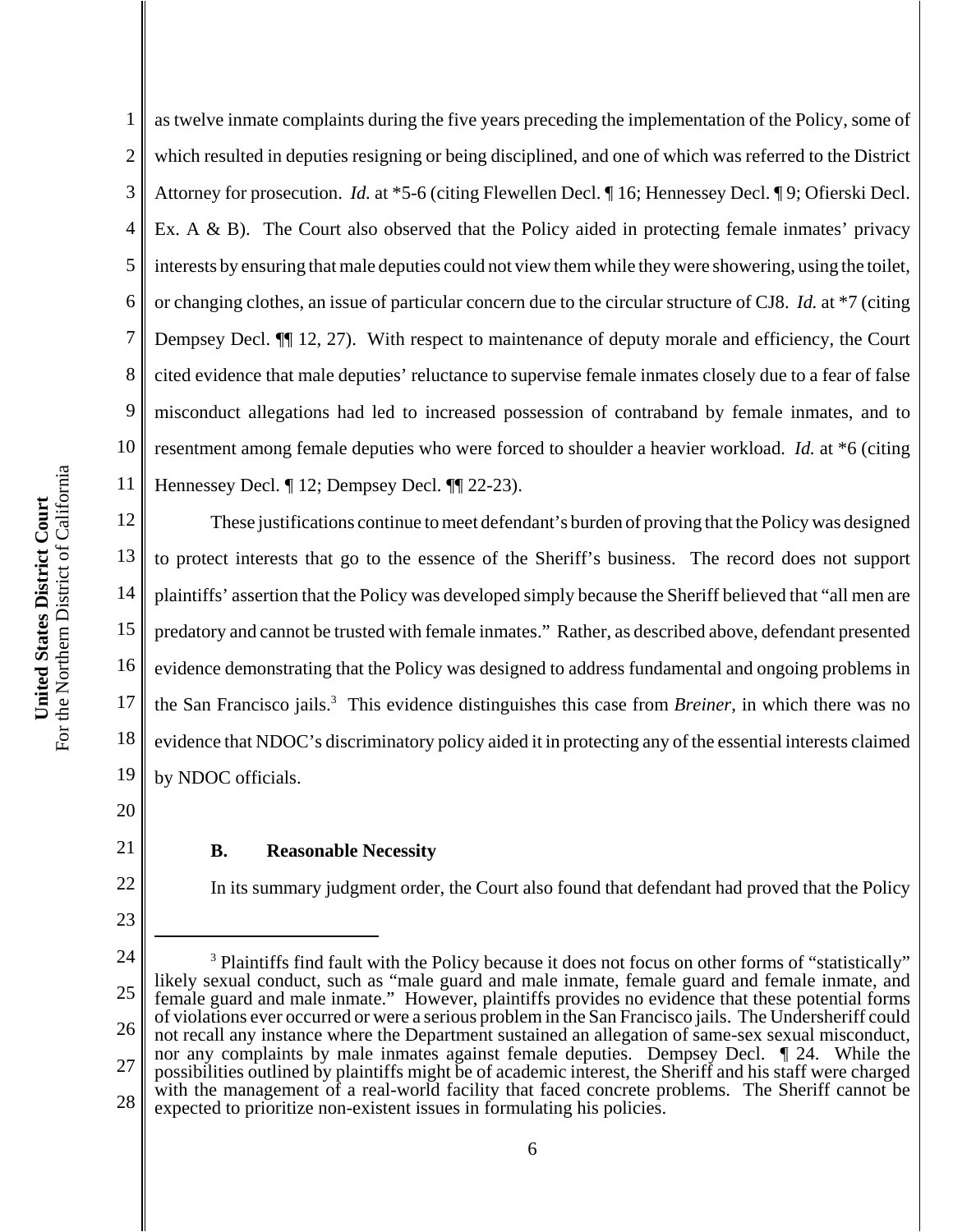1 2 3 4 5 6 was reasonably necessary to ensure the continued operation of the jails and to address the specific problems identified by the Sheriff. Feb. 17, 2010 Order at \*11-12. The Court noted first that the Policy was directly aimed at solving the potential problems created by the circular, "direct supervision" structure of the female housing units. *Id.* at \*11. The Court also cited the security concerns associated with male deputies' fear of false misconduct allegations and their resulting reluctance to supervise female inmates closely and thoroughly. *Id.* at \*11-12.

7 8 9 10 11 12 13 14 15 16 17 18 19 *Breiner* requires correctional officials "to identify a concrete, logical basis for concluding that gender restrictions are 'reasonably necessary.'" *Breiner*, No. 09-15568, slip op. at 9690. "[E]ven in the unique context of prison employment, administrators seeking to justify a BFOQ must show a high correlation between sex and ability to perform job functions." *Id.* at 9691 (quotation marks and citation omitted). In *Breiner*, the Ninth Circuit found that there was no such correlation where NDOC's argument was essentially "that because the supervisors employed by CCA were male and had failed to prevent sexual abuse, NDOC was entitled to conclude that men as a class were incapable of adequately supervising front line staff in female prisons." *Id.* at 9692. The Court found that CCA's prior mismanagement did not give NDOC the unchecked ability to experiment with discriminatory staffing policies, absent any evidence that the past problems were likely to continue and that gender restrictions were necessary to curb these problems. *Id.* The Ninth Circuit also found that NDOC could not show a "high correlation" between sex and the ability to perform the correctional lieutenant position by relying on gender-based stereotypes. *Id.* at 9688, 9695.

20 21 22 23 24 25 26 27 28 Unlike the policy rejected in *Breiner*, the Policy at issue in this case is devoid of baseless assumptions regarding the recurrence of past problems and of reliance on stereotypes of male or female behavior. The Sheriff did not attempt to defend the Policy by simply arguing that all male deputies were likely to sexually abuse female inmates. Rather, the Sheriff cited concrete examples of the security, privacy, and morale concerns created by male deputies' presence within CJ8. With respect to inmate security and safety, the Court has already pointed to evidence of the numerous complaints and incidents of sexual misconduct by male deputies which occurred within the five years prior to the implementation of the Policy. The Sheriff made multiple attempts to resolve these problems – including through investigation, discipline, termination, and criminal referral – before formulating the Policy. With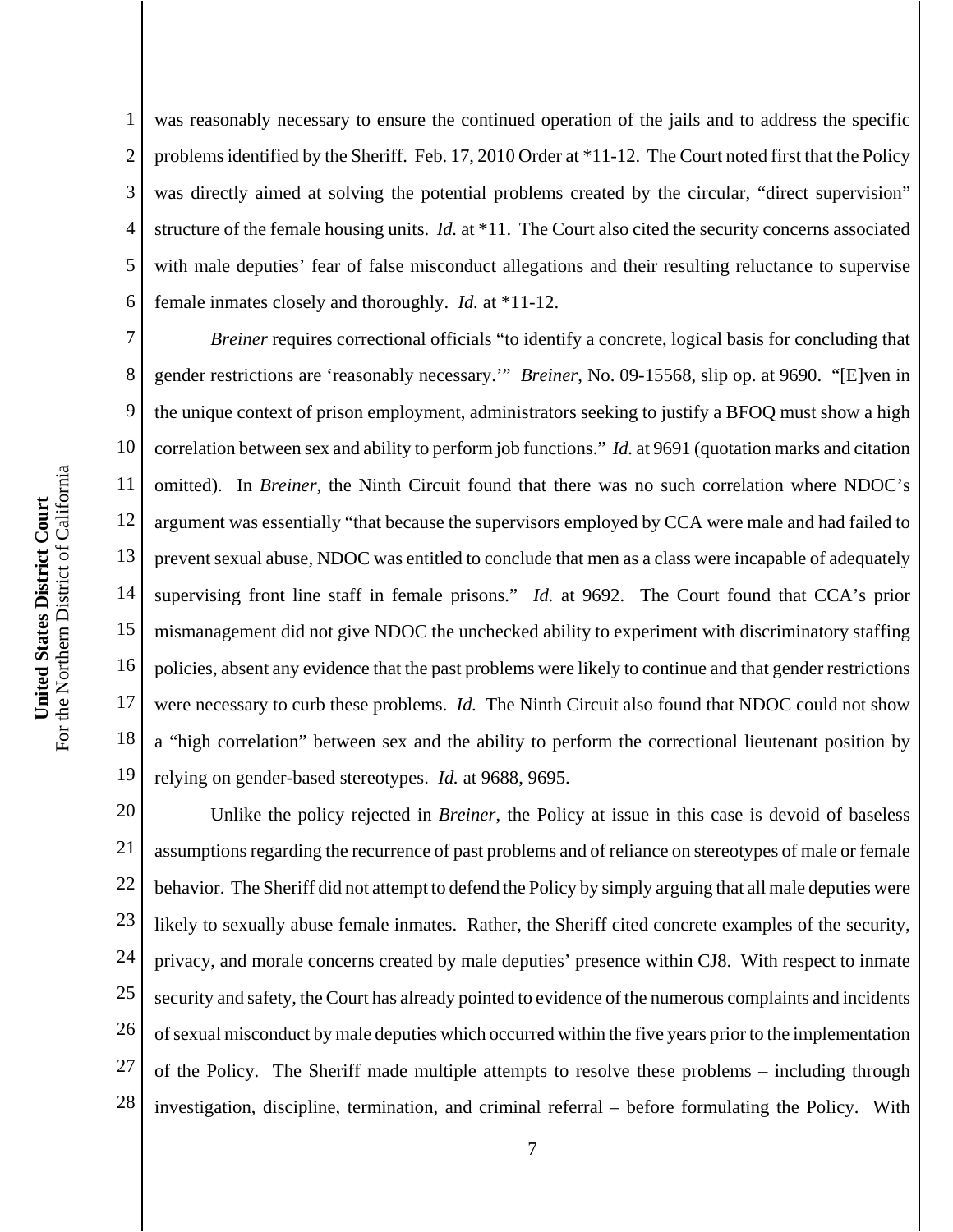For the Northern District of California For the Northern District of California United States District Court **United States District Court**

8

9

10

11

1 2 3 4 5 6 7 respect to privacy, Undersheriff Dempsey noted that Sheriff's Department policy requires male deputies to announce their presence before entering a female housing unit, while female deputies face no such restriction. Dempsey Decl. ¶ 25. Undersheriff Dempsey stated that female deputies therefore "have additional opportunities to observe behavior that inmates attempt to hide, which increases safety for everybody." *Id.* Finally, with respect to deputy morale, defendant presented evidence that female deputies were unwilling to report their male colleagues for the poor performance occasioned by their reluctance to work closely with female inmates. Dempsey Depo., Murray Decl. Ex. F, at 192:5-7.

These practical considerations distinguish the Policy at issue in this case from the poorlyreasoned policy rejected by the Ninth Circuit in *Breiner*.

## **C. Consideration of Alternatives**

12 13 14 15 16 17 18 19 20 21 22 23 24 In granting summary judgment in favor of defendant, the Court found that the Sheriff had considered and rejected three non-discriminatory alternatives before enacting the Policy. First, the Sheriff concluded that there was no reliable method of testing or screening male deputies to discover those who might engage in sexual misconduct. Second, the Sheriff determined that installing additional security cameras would be cost-prohibitive. Third, the Sheriff determined that additional training would be ineffective, as all deputies were already taught that personal relationships of any kind between deputies and inmates were forbidden. Feb. 17, 2010 Order at \*12 (citing Hennessey Decl. ¶ 16). The Court found that each of the other alternatives suggested by plaintiffs – namely requiring further training, installing rotating cameras to provide more coverage of the female pods, and installing improved cell doors and inmate restraints – would not address the problems targeted by the Policy. *Id.* at \*12-13. The Court noted in particular that plaintiffs' own expert testified at his deposition that additional training would "not prevent and not discourage all staff from engaging in sexual misconduct." *Id.* at \*13 (citing Marquart Depo., Ofierski Decl. Ex. FF, at 90:6-9).

25 26 27 28 In *Breiner*, the Ninth Circuit found that NDOC had failed to show that it considered any alternative, non-discriminatory measures before placing the gender restriction on its correctional lieutenant positions. The court stressed that NDOC could not be absolved of the fundamental responsibility to supervise its staff and listed the multiple resources that could be deployed to control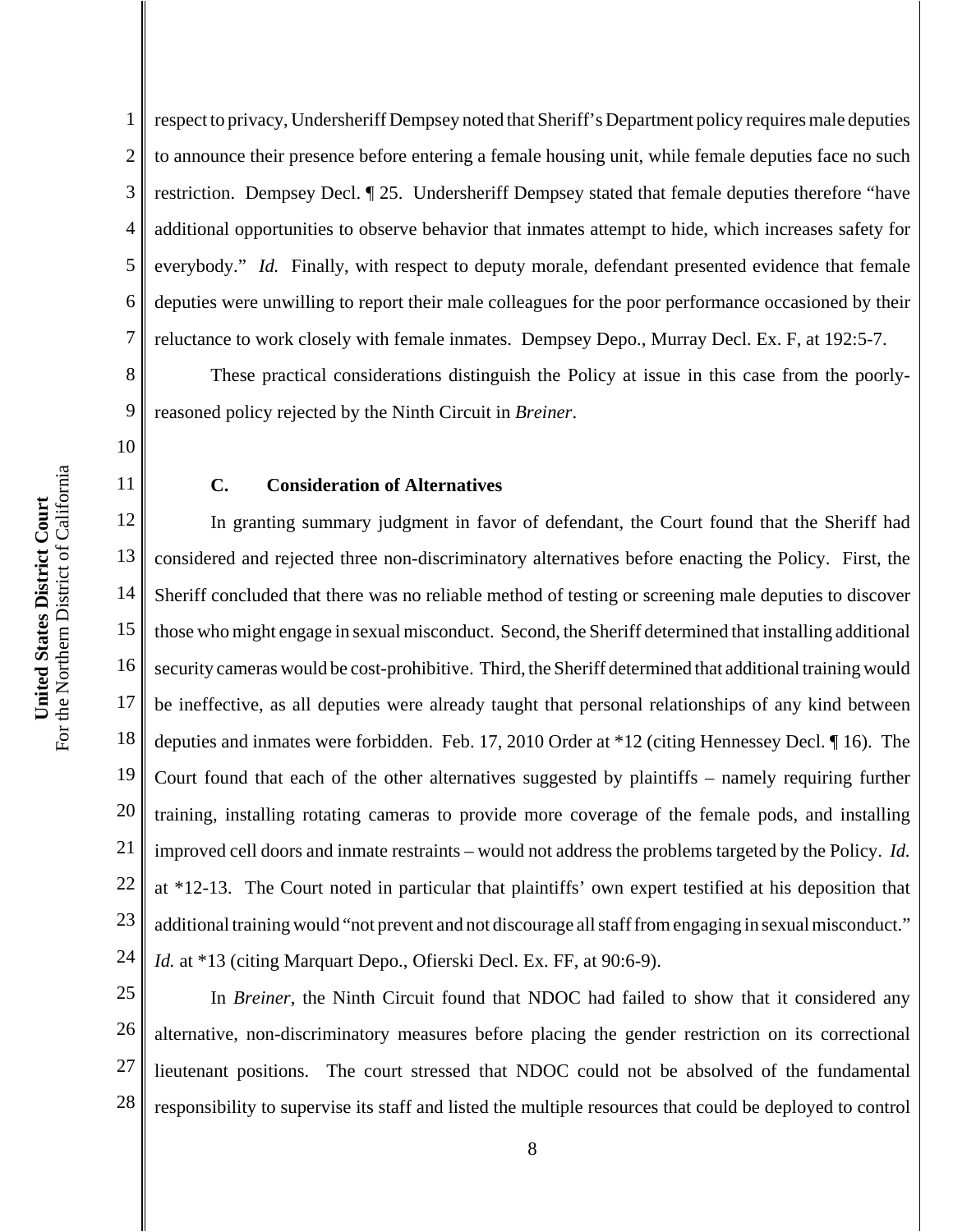10

11

12

1 2 3 4 5 6 7 8 9 employee behavior, including "background checks, prompt investigation of suspected misconduct, . . . severe discipline for infractions," and training. *Breiner*, No. 09-15568, slip op. at 9694. Unfortunately, in this case, many of these measures have already been deployed by the Sheriff with little success, or the Sheriff has advanced cogent arguments explaining why they will be ineffective. Thus, there is no basis for plaintiffs' contention that the Sheriff made no effort to identify alternative measures before implementing the Policy. Additionally, as discussed below, the Sheriff's extensive experience in running the female housing units in the San Francisco jails lends credence to his evaluation of reasonable alternatives. By contrast, in *Breiner*, NDOC lacked a history of operating SNWCF, and under CCA, there was virtually no record of investigation and discipline of employee misconduct.

#### **D. Deference**

13 14 15 16 17 18 19 20 21 22 23 24 The Court previously found that the Sheriff's policy decisions were entitled to "some deference" based on the Sheriff's and Undersheriff's significant expertise and their consultation with senior staff. Feb. 17, 2010 Order at \*9-10. The Court emphasized that the Court is "not charged with determining whether the Policy was the *best* means of addressing the problems the Sheriff and Undersheriff were seeking to remedy," but rather with "determining whether the Sheriff's actions were lawful." *Id.* at \*10 (original emphasis). In *Breiner*, the illogical nature of NDOC's policy, the lack of any direct management history of SNWCF, and the speculative and stereotyped assumptions that pervaded the policy made it all but impossible for the Ninth Circuit to defer to NDOC's judgment. *Breiner*, No. 09- 15568, slip op. at 9692-95. In the present case, by contrast, the Sheriff based the Policy on the practical considerations discussed above, and after months of deliberations with the Undersheriff and other senior staff. As stated in the summary judgment order, the Court is unwilling to substitute its judgment for that of these professional administrators.

25 26 27 28 In view of the deference due to the Sheriff's policy decision, the evidence showing that the restrictions set forth in the Policy were reasonably necessary to carry out essential correctional interests, and the lack of viable non-discriminatory alternatives, the Court must conclude that reconsideration of the grant of summary judgment in defendant's favor is not warranted.